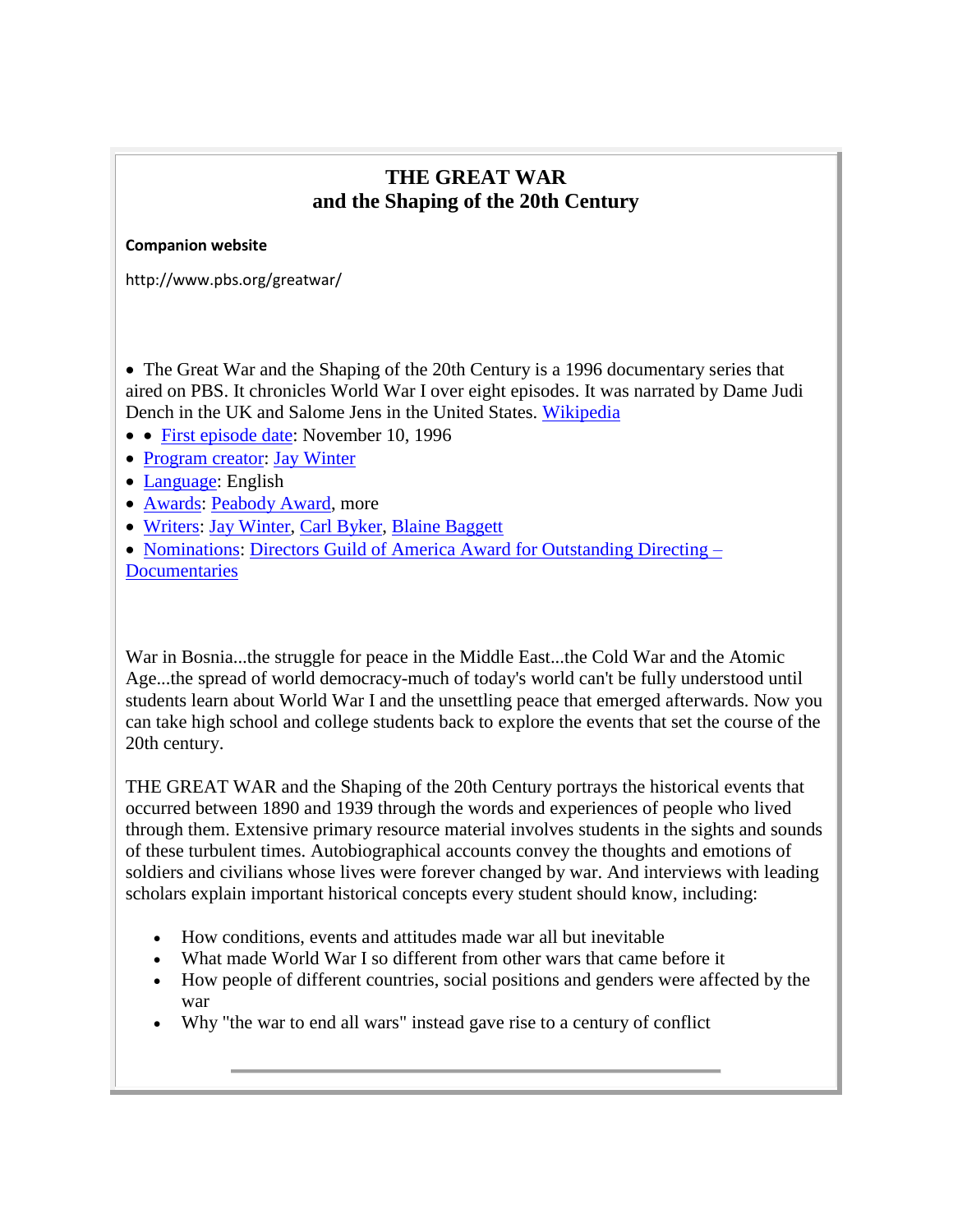# **Episode Youtube links**

| One:<br><b>Explosion</b>                        | http://www.youtube.com/watch?feature=player_detailpage&v=DRtdSoeYQYk |
|-------------------------------------------------|----------------------------------------------------------------------|
| Two:<br>Stalelemate                             | http://www.youtube.com/watch?feature=player_detailpage&v=Gflb_jSYTV0 |
| Three:<br><b>Total</b><br><u>War</u>            | http://www.youtube.com/watch?feature=player_detailpage&v=bKfsWtJ8R_c |
| Four:<br>Slaughter                              | http://www.youtube.com/watch?feature=player_detailpage&v=1krztItfcR8 |
| Five:<br><b>Mutiny</b>                          | http://www.youtube.com/watch?feature=player_detailpage&v=T6haP4AQfhQ |
| Six:<br><b>Collapse</b>                         | http://www.youtube.com/watch?feature=player_detailpage&v=5KnONdlDU1c |
| Seven:<br><b>Hatred</b><br>and<br><b>Hunger</b> | Youtube link not found                                               |
| Eight:<br>War<br>Without<br>End                 | http://www.youtube.com/watch?feature=player_detailpage&v=_9DNDSKUlxk |
|                                                 |                                                                      |
|                                                 |                                                                      |
|                                                 |                                                                      |
|                                                 |                                                                      |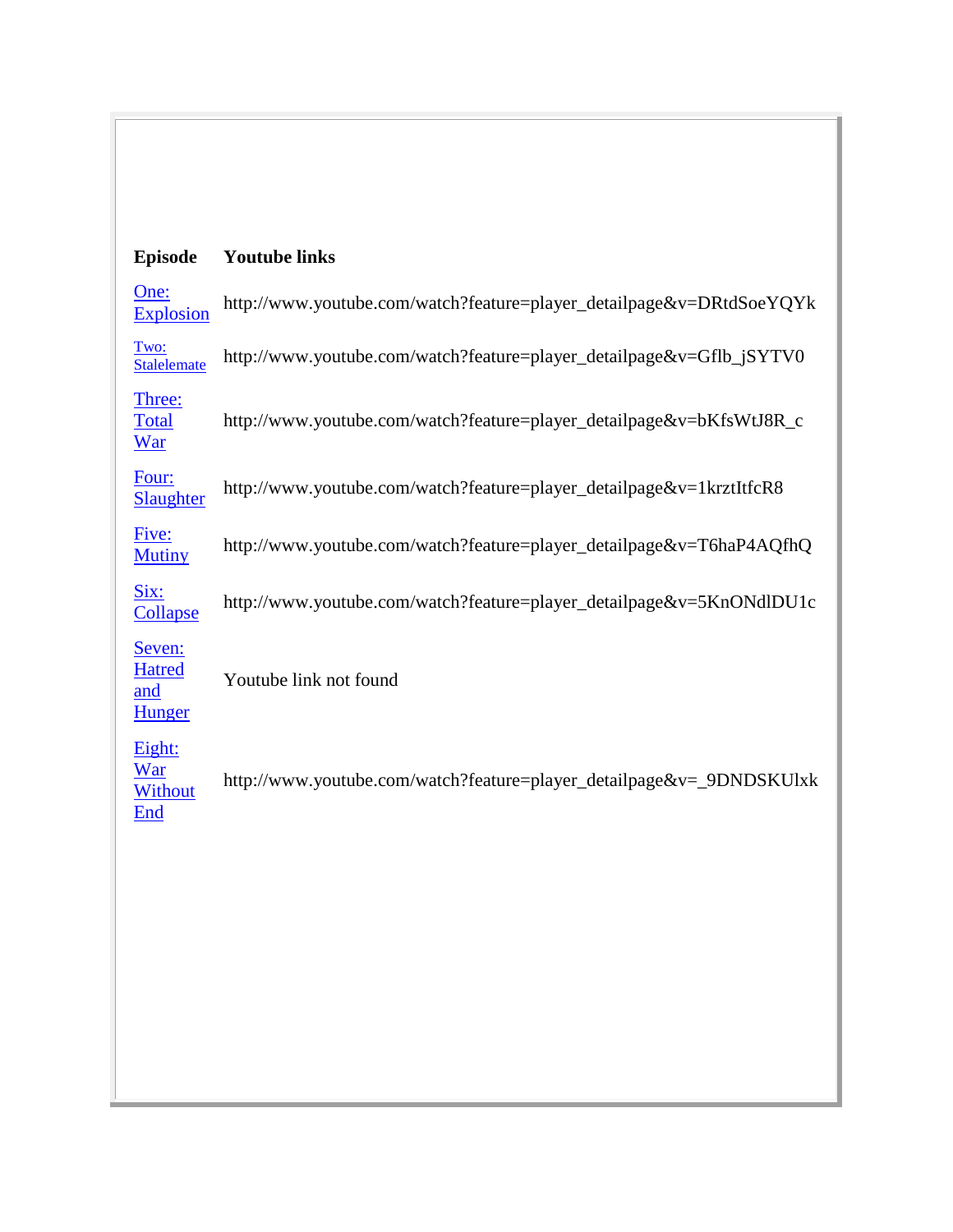#### **[Contents of the Deluxe Teaching Edition](http://www.worldwar1.com/sfpbs.htm#dte)**

Please note that the dates listed above are for the national feed of PBS. Local stations may vary, so be sure and check your local listings prior to the viewing date.

# **What Students Learn From THE GREAT WAR and the Shaping of the 20th Century:**



Introduce students to European life at the turn of the century, when new technologies were also creating an arms race among European super powers. Through portraits of Kaiser Wilhelm, II of Germany and Tsar Nicholas, II of Russia, students learn about the instability of the European monarchies and the diplomatic agreements that made war all but inevitable. Autobiographical accounts from ordinary citizens paint a vivid backdrop of the times including the labor movement and the fight in Britain over women's rights to vote. Students explore the conflicts between change and tradition that characterized life at this time and well into the 20th century.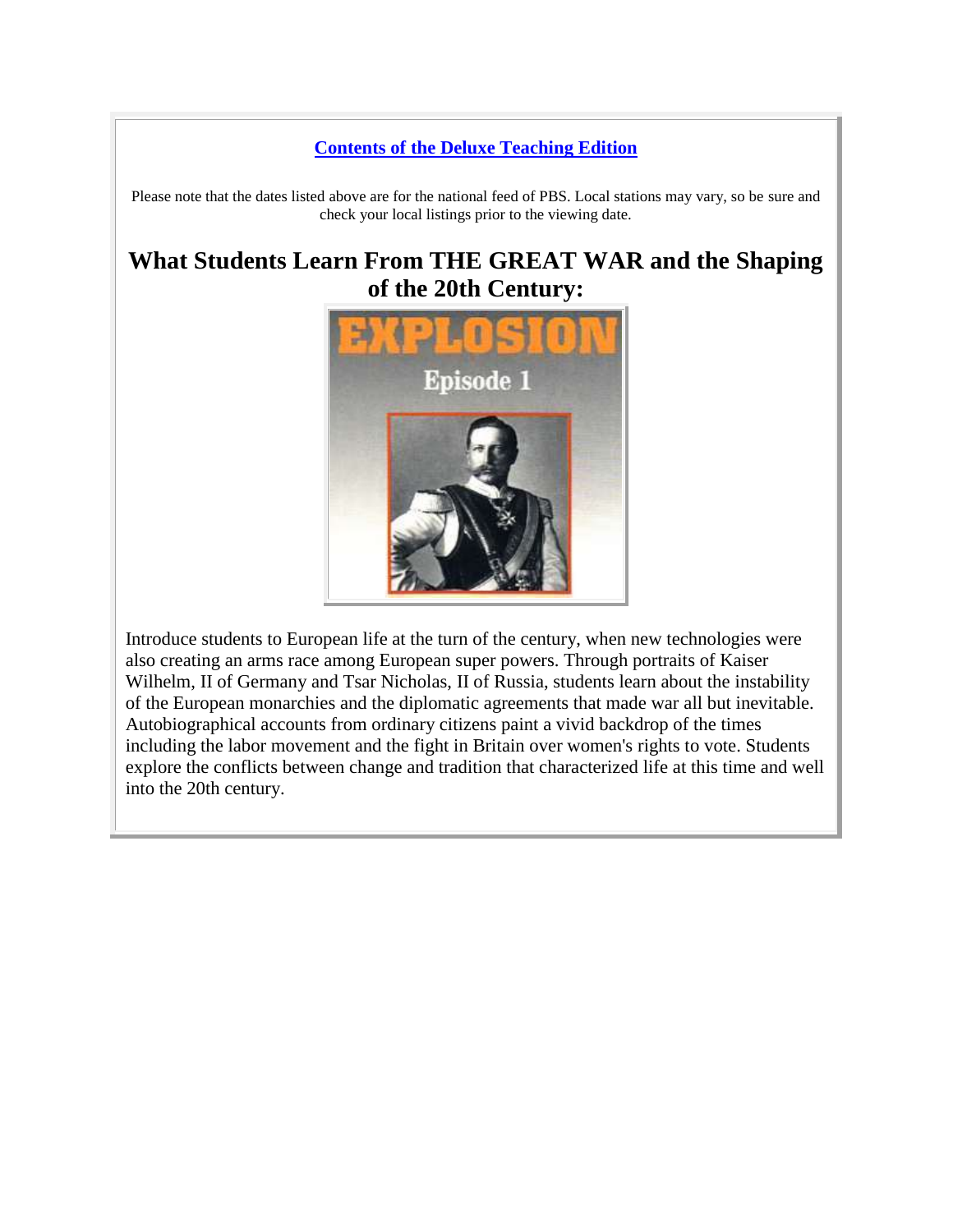

Focusing on the period from August 4 to December 31, 1914, this episode relates the emotions and conditions that fueled the war efforts on all sides. Students learn how nationalism and propaganda demonized enemies and prolonged conflict, and how new technologies that were supposed to shorten war instead created weapons that were immune to human suffering. Autobiographical accounts reveal how civilians responded to the call for more volunteers and how the reality of war clashed with human expectations about victory and heroism. Archival photos show what life in the trenches was like and how men tried to adjust and cope. And a fascinating account of the unofficial "Christmas truce" of 1914 helps students understand how 19th century values and etiquette ended on the battlefields of Europe.



Explain to students why World War I was the first "total war" which involved civilians in the war effort as much as soldiers. Students learn how the war changed women's lives, how it changed government and law, and why factories and civilians become targets of military campaigns. Firsthand accounts from soldiers and civilians recount how new technologies, such as lethal gas and submarines, brought unrestricted warfare to everyone's lives and, with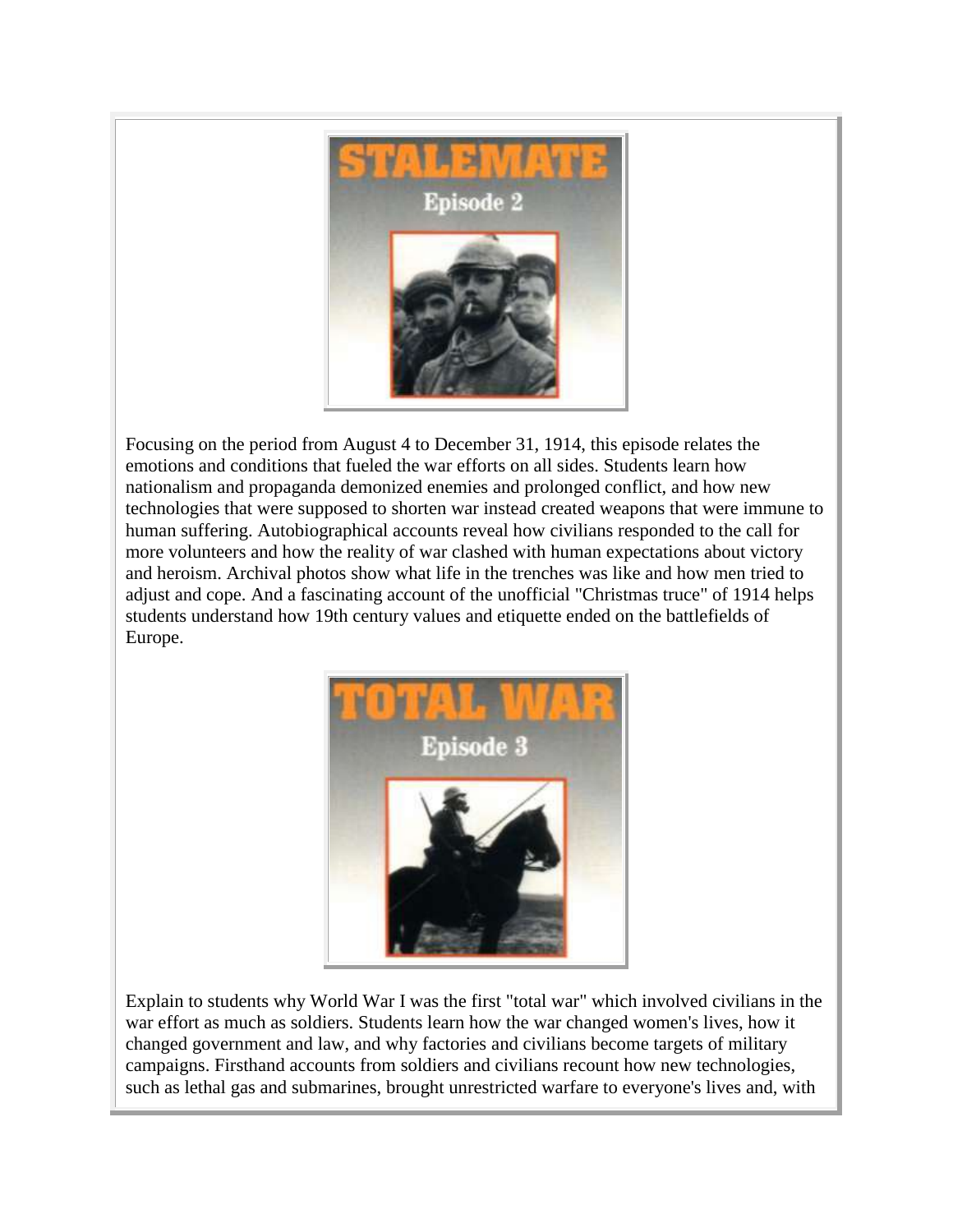the sinking of the Lusitania, brought the U.S. and its citizens near to entering into the conflict. Plus, students learn how the mass killings of Armenians in Turkey, the first genocide of the 20th century, sets a precedent that Adolph Hitler chose to follow years later.



In paintings of Otto Dix and the words of Wilfred Owen and Siegfried Sassoon, students explore the horror of war and the battle of attrition that left many soldiers in the trenches wondering why they were fighting. Autobiographical accounts from soldiers at Verdun, the Somme, and Passchendaele, plus letters and diary entries from civilians, relive the suffering and conflicting emotions of wartime. Students examine the reasons why soldiers and generals and the governments they serve would continue to fight in the face of staggering losses-as many as 20,000 lives in one day. Plus, clips from the first war documentary, "The Battle of the Somme," reveal how mass media began to bring the horror of war home to the general public in a dramatic new way.

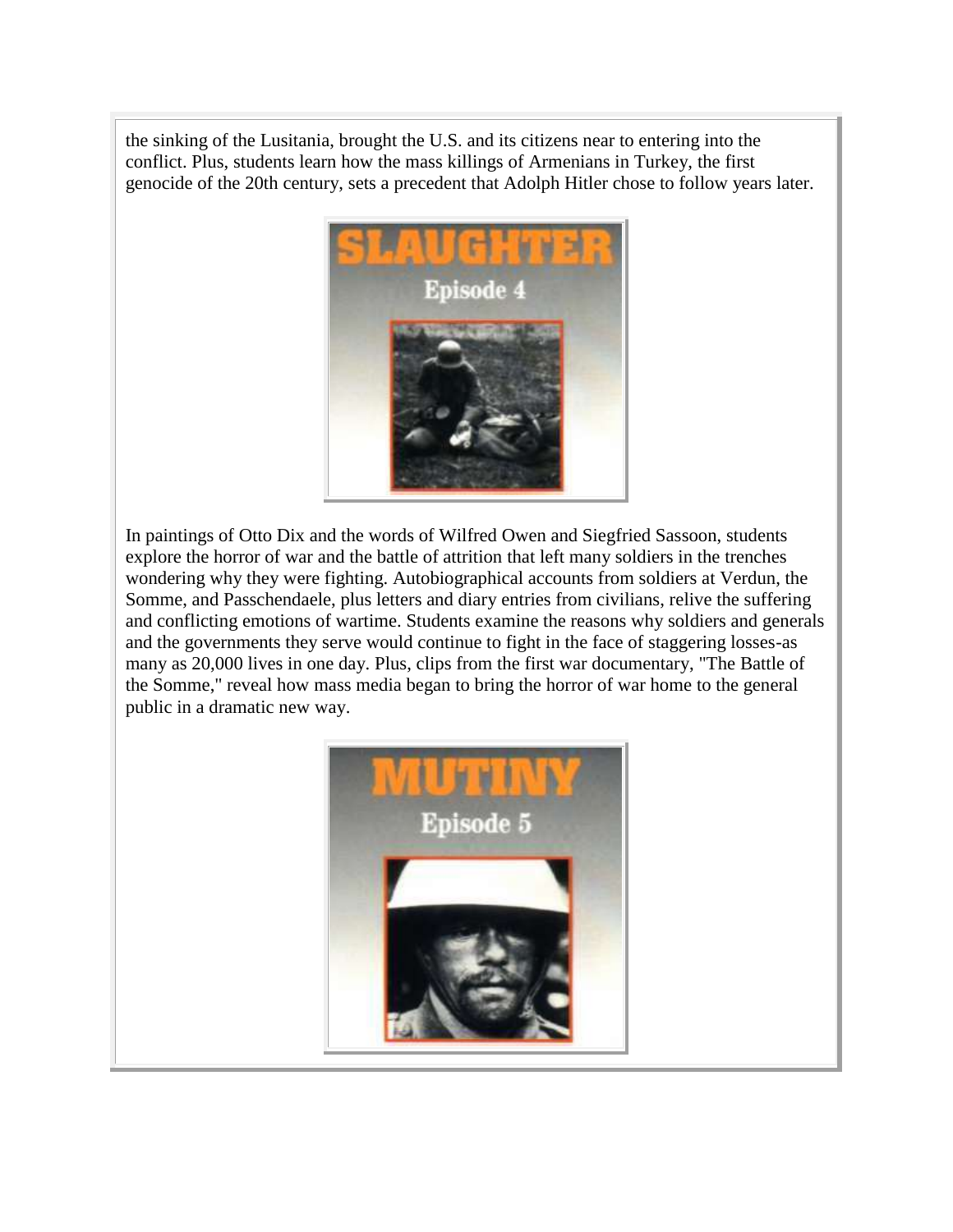This episode explores the many ways that people in different roles tried to adjust to war or challenge authority. Examples from war literature capture the conditions and feelings of men at the front. The writings of soldiers and ordinary civilians dramatize the psychological effects of the war and offer powerful examples of what mechanized warfare can do to human beings. Students learn how shell-shocked men returning from the front lines are treated with a new technique, psychotherapy, and how grieving wives and parents turned to supernatural "visits" from their dead husbands and sons. Firsthand accounts of mutinous soldiers on the Western front and striking workers in the munitions factories help students better understand the events leading up to the Bolshevik revolution in Russia in 1917.



Use this episode to set the stage for student understandings of the long-term effects of World War I on world and U.S. history. Through autobiographical accounts and footage from Germany, students learn about mass mutinies, strikes and other events that caused the collapse of the war effort, which enabled German leaders after the war to claim that its army had not been defeated on the battlefield. Explain how German actions provoked the U.S. into the war, delivering a psychological boost to the Allied cause. And show students how the end of the war opened an opportunity for President Woodrow Wilson to propose a new world order based on the principles of democracy.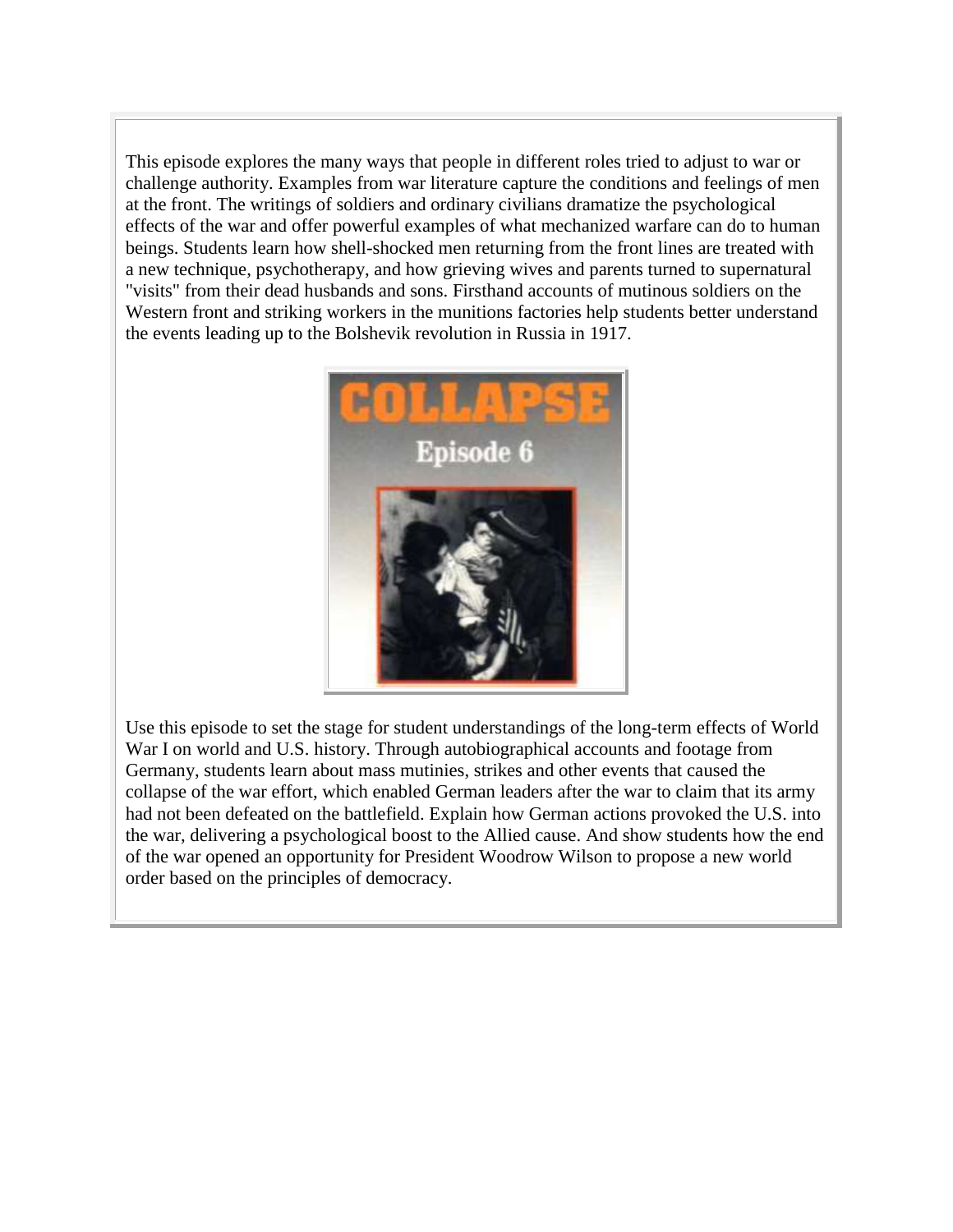

Focusing on the months preceding and just after the cease fire, this episode explains how the brutality of trench warfare was brought home to city streets in the forms of political assassinations, revenge, starvation and anarchy. Students learn how the war changed the world and why positive change was so difficult to attain. Firsthand accounts express the painful bitterness of German reparation and explain how the death of the Tsar affected the Russian people. Students explore many events and conditions that foreshadowed the post-war world, including the emergence of the Dada Movement, the efforts of Herbert Hoover to bring relief to millions, the confrontations between Bolsheviks and Allied forces in Russia and the prolonged blockade of Germany. Archival footage and first-person accounts describe how world leaders in Paris partitioned nations and unknowingly set the stage for conflicts to come.



This final episode explores the aftermath of war and the failed peace, including the painful efforts to deal with the losses suffered during the war and the climate in Germany that launched the political career of Adolph Hitler. Students explore writings and artwork from the "Lost Generation" and learn about cultural movements that focused on grieving, loss and spiritualism.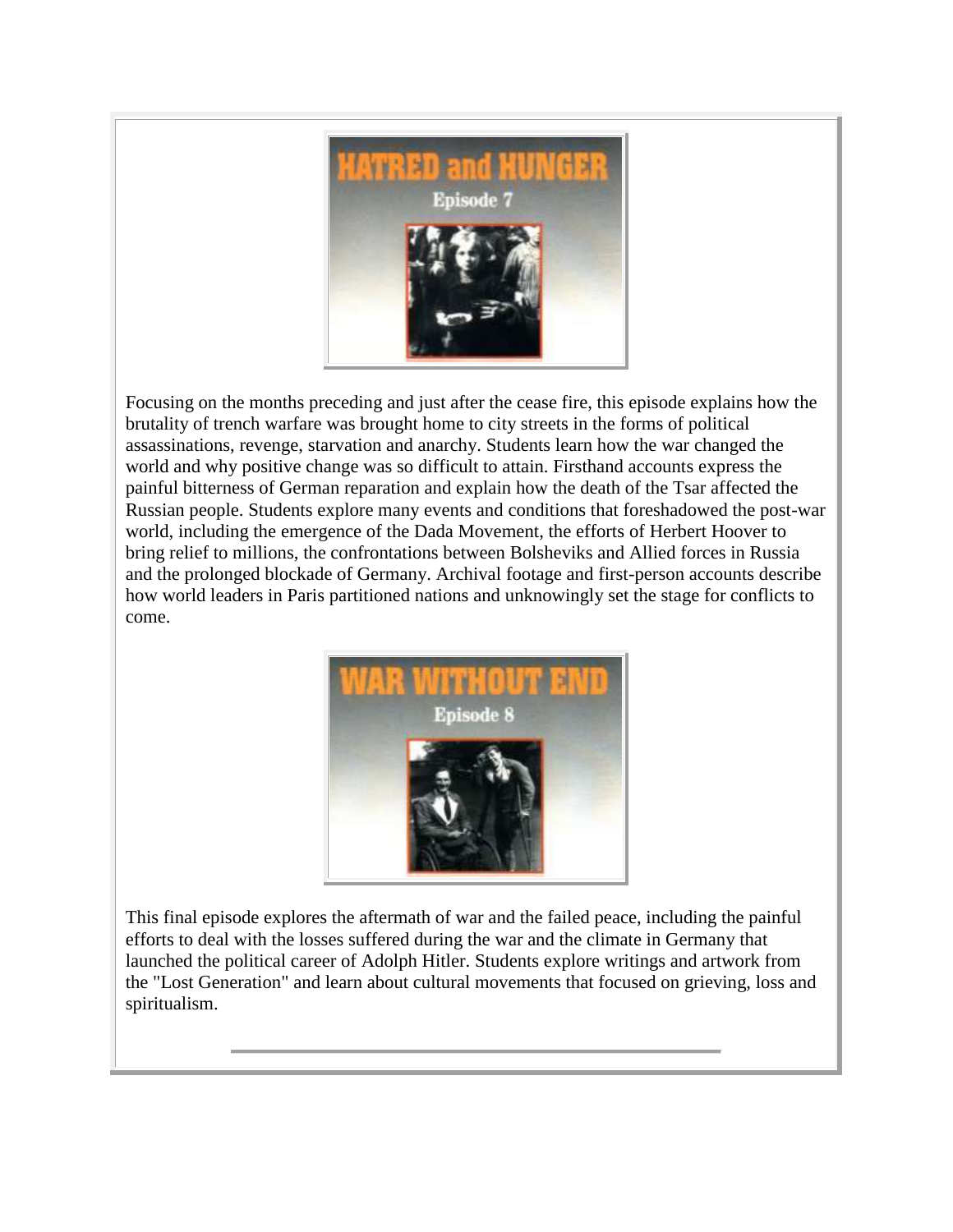

### **Video Series with Teaching Materials Scheduled Availability: November 1, 1996**

Included when you buy the Deluxe Teaching Edition of THE GREAT WAR:

- The entire series on eight 60-minute videos with PBS VIDEOindex®, the exclusive feature that makes it easy to fast-forward or rewind to exact sequences in the program.
- A comprehensive Teacher's Guide with eight modules for instruction and assessment. Each module includes:
	- o unifying CONCEPTS AND THEMES that relate to history curriculum
	- o key GENERALIZATIONS AND IDEAS that can be emphasized before, during and after viewing the videos
	- o student LEARNING EXPECTATIONS OR OBJECTIVES that specify key abilities students are expected to attain during and retain following the module
	- o a SYNOPSIS of each video segment to help you prepare lessons and locate material on the videos
	- o a GUIDE FOR LESSON PLANNING that describes a possible sequence of activities for guiding student learning
	- o ENRICHMENT ACTIVITIES that help students extend their learning and understanding
	- o POST-VIEWING QUESTIONS that help students reflect on what they've seen and heard on the videos
	- o over 50 reproducible STUDENT HANDOUTS
- A Resource Package containing:
	- o maps
	- o over 30 archival photographs
	- o 8, 4-color recruiting posters